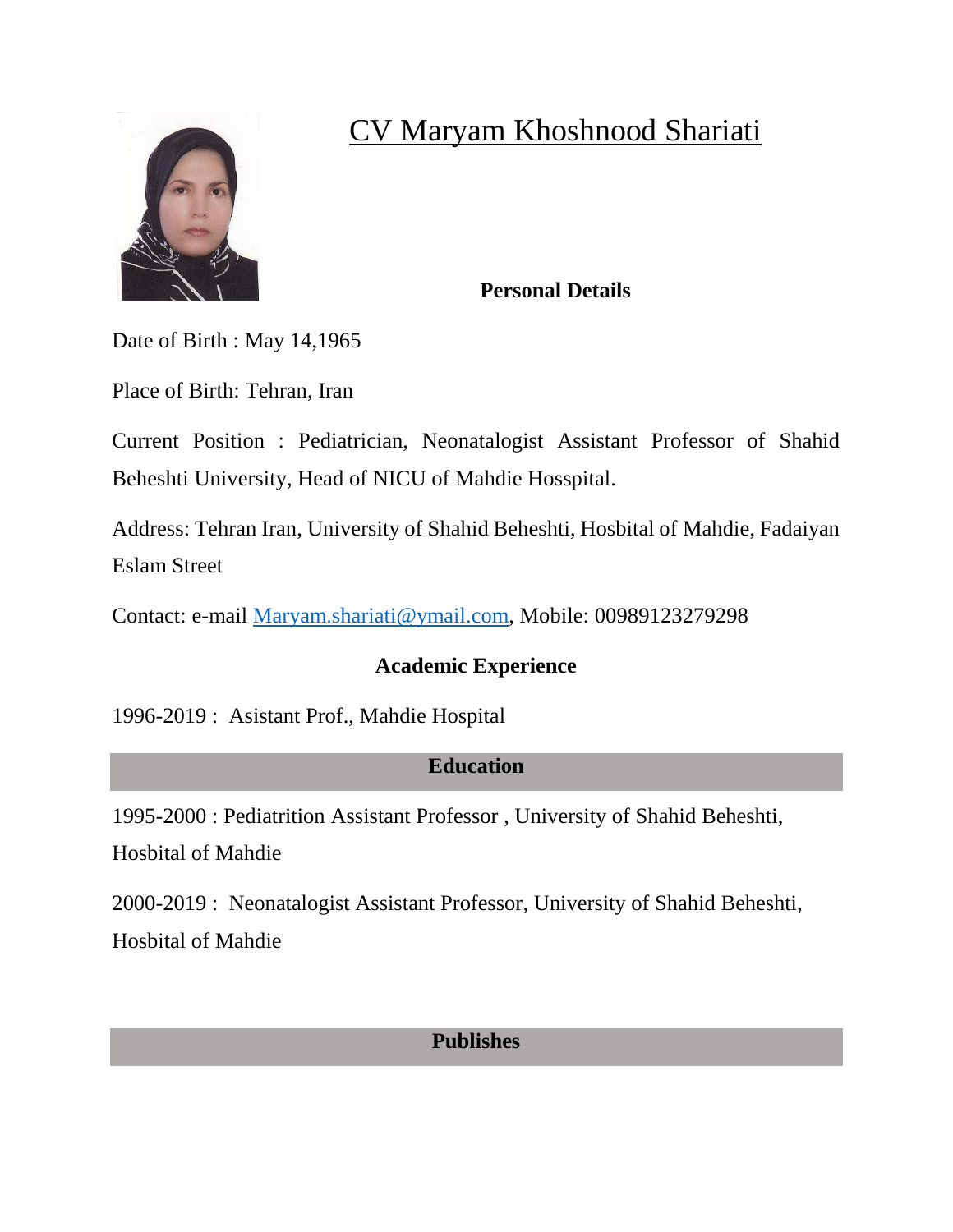Fallahi M, Shafiei SM, Taleghani NT, et al. The Effect of Breast Milk Cells on the Clinical Outcomes of Neonates With Birth Weight Equal to or Less Than 1800 Grams: a Randomized Controlled Trial. Research Square; 2020.

Evaluation of Risk Factors For Retinopathy of Prematurity in Preterm Neonates. Maryam Khoshnood Shariati, Minoo Fallahi, Naeeme Taslimi Taleghani, Mitra Zonubi, Afsar Dastgani Farahani Iranian Journal of Neonatology 2019: 10(1)

Treatment of Neonatal Arterial Thromboembolism: A Case Report. Roya Taheritafti, Maryam Khoshnood Shariati, and Maryam TarazIran J Pediatr. 2018 October, 28(5): e 67025

Nosratollah Seyed Shahabi MD, Hossein Fakhraee MD, Mohammad Kazemian MD, Abolfazl Afjeh MD, minoo Fallahi MD, Maryam Shariati MD, and Fateme Gorj: Iran J Child Neonatal 2017 Winter, 11(1): 43-49

Risk factors and consequent outcome of Placenta Previa: Report from a referral center.Soraya Saleh Gargari, Zahra Seify, Maryam Khoshnood Shariati, and Massoumeh Mirzamoradi .Acta Media Iranian 2016. 54(11): 713-717

Evaluation of Initial respiratory support. Strategies in VLBW neonates with RDS.

Perinatal complication associated with preterm deliveries at 24 to 33 weeks and 6 days gestation (2011-2012): A hospital based retrospective study .Maryam Khoshnood Shariati MD, Zohreh Karimi MD, Mahroo Rezanejad…et al. Iran J Reproduk Med 2015 nov: 13(11): 697-702

SA Afjeh, MK Sabzehli, M Khoshnood Shariati, AR Shamshiri, F Esmaili Arch Iran Med 20(3), 158-164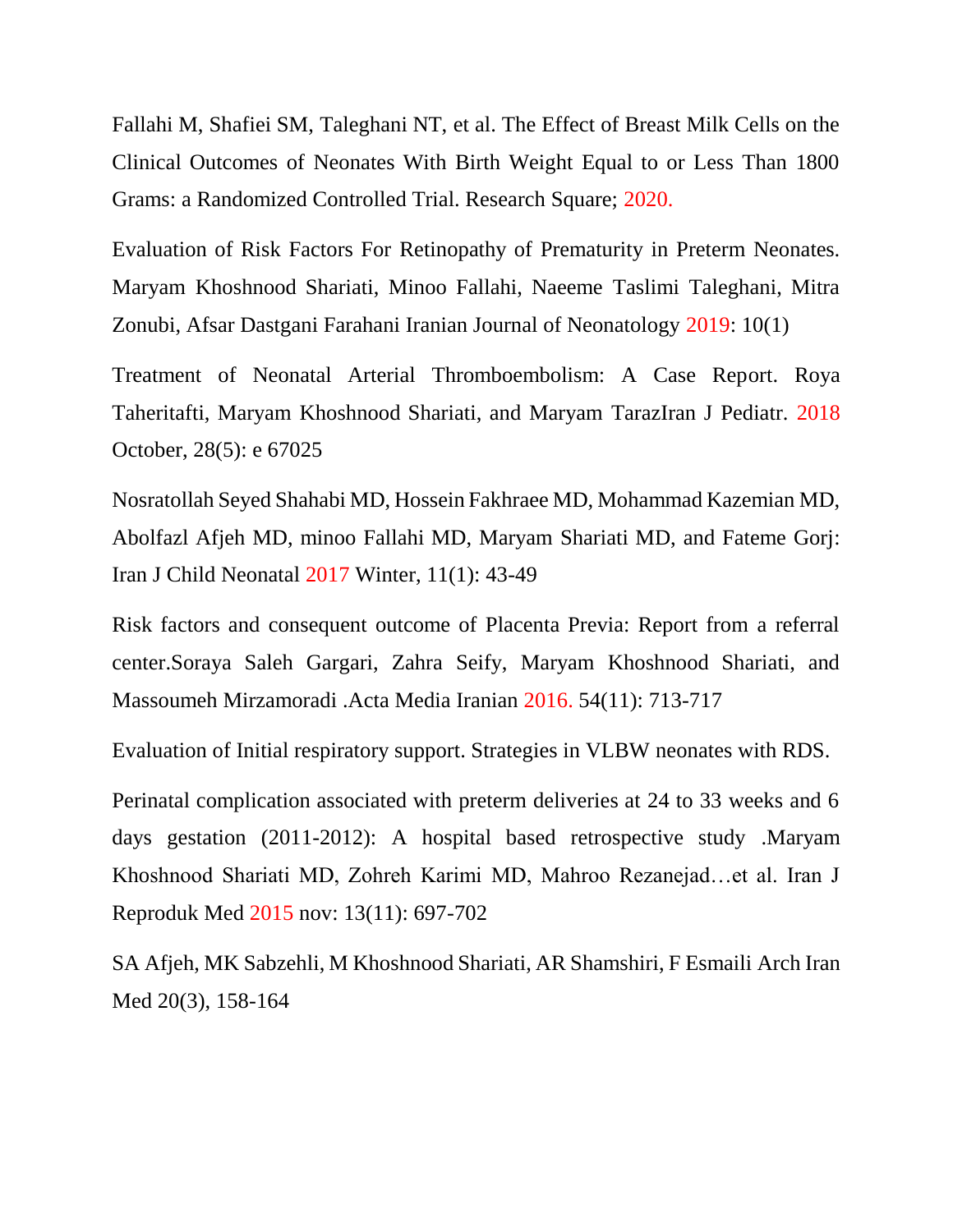5-Frequency and Causes of Hypotonia in Neonatal Period with the Gestational Age of More than 36 weeks in NICU of Mofid Children Hospital, Tehran, Iran during 2012-2014

Iranian Jornal ,Archievs of Pediatric Infectious Diseases. December 2012 Meconium Aspiration Syndrome.P54 . Maryam Khoshnood Shariati.

Correlation between Myometrial Thickness and the Latency Interval in Preterm Premature Rupture of Membrane.M Kalantari MD, N Mostaghel MD, M Khoshnood Shariati MD, Z Amiri Phd … et al Iran J Radio. 2010 7(4)

Frequency of Group B Streptococcus Colonization and antibiogram in women at 35-37 weeks of gestation visited in prenatal clinical of Mahdiyeh hospital in 2008 Pajuhandeh J 16(3) 139-143 .T Jahed, mK Shariati, P Darabi, A Karimi

The Effect of Non-Nutritive Sucking and Maternal Milk Odor on the Independent Oral Feeding in Preterm Infants. Zahra Khodagholi MSC, Talieh Zarifian Phd, Farin Soleimani MD, Maryam Khoshnood Shariati MD, and Enayatollah Bakhshi Phd.

Effect of episiotomy on Apgar score and PH of umbilical artery in newborn infants. Maryam Khoshnood Shariati, shahrza zadehmodarres .obstetrics and gynecologic and infertility journal 2005: 8(1).

#### **Residents Thesis Supervised**

1-A comparision of transcutaneous and total serum Bilirubin Mesurements in Iranian Term Icteric Infants in 2015 in Shohada Hospital.